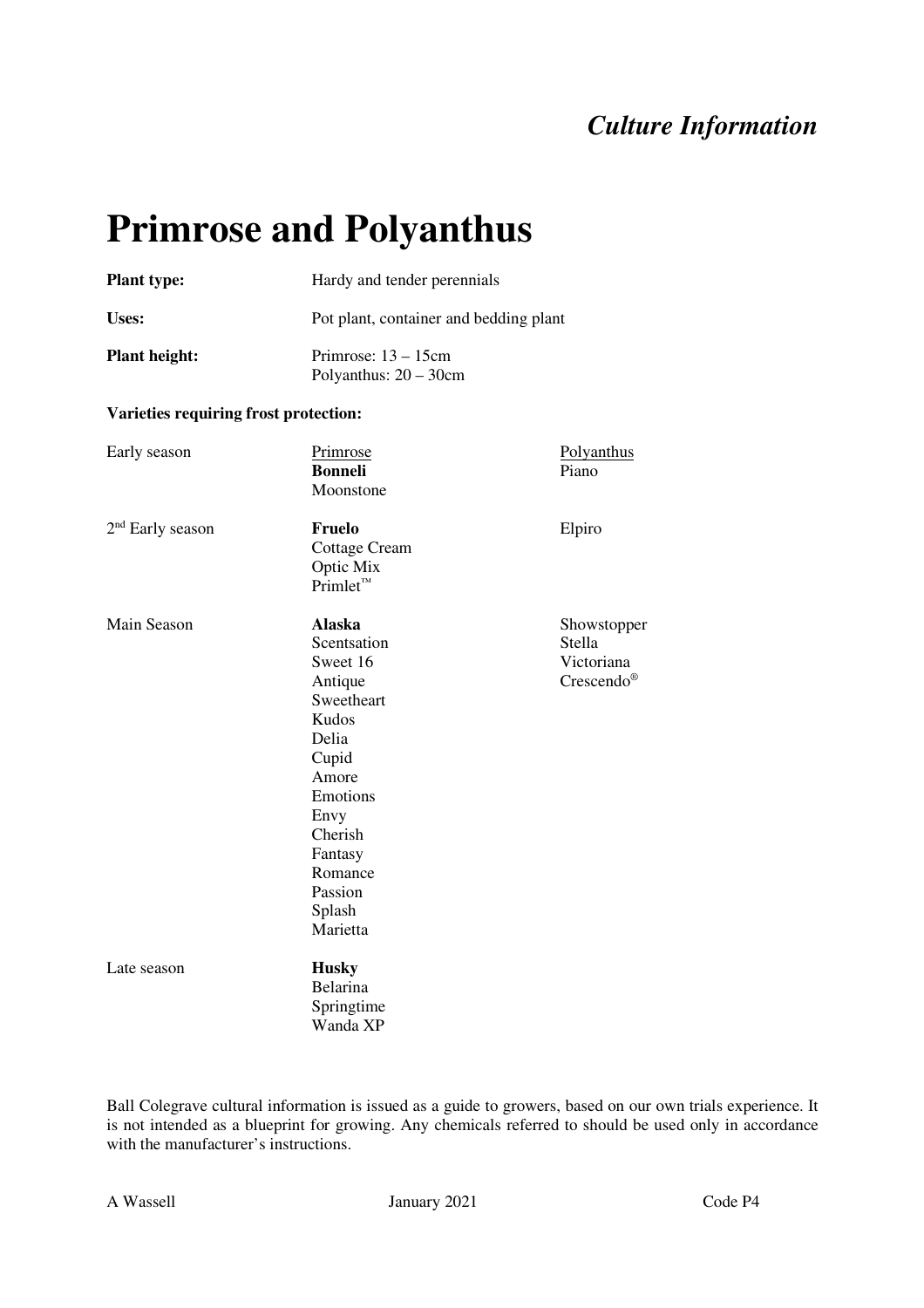### **Outdoor varieties suitable for Autumn planting:**

Wanda XP

Primrose Polyanthus Husky<br>
Wanda XP<br>
Stella Victoriana Gold Lace

**Sowing:** Main sowing period May – July. 18<sup>o</sup>C. Polyanthus: Cover with thin layer of fine vermiculite Primrose: Cover with average layer of medium vermiculite Radicle emergence 7 - 10 days. Maintain 18°C until cotyledons open.

### **Approximate crop timing (mid-season):**

Timing from seed sowing or young plant transplanting to flowering is controlled by variety. Under good production conditions the flowering time of Polyanthus and Primrose varieties is mainly controlled by the genetics of the variety concerned rather than by the length of time the plants have been in production. The following guide gives an overall summary of when flowering (cropping time) could be expected.

### **Production from seed:**

Most seed sowing is done weeks  $23 - 28$  though earlier sowings are used particularly by parks and landscapers to develop a substantial plant ready for October outdoor planting.

Later sowings may not provide time for a plant to grow large enough to initiate flower buds when the temperature drops in late Summer/Autumn, resulting in blindness especially in late flowering varieties**.**

Ball Colegrave cultural information is issued as a guide to growers, based on our own trials experience. It is not intended as a blueprint for growing. Any chemicals referred to should be used only in accordance with the manufacturer's instructions.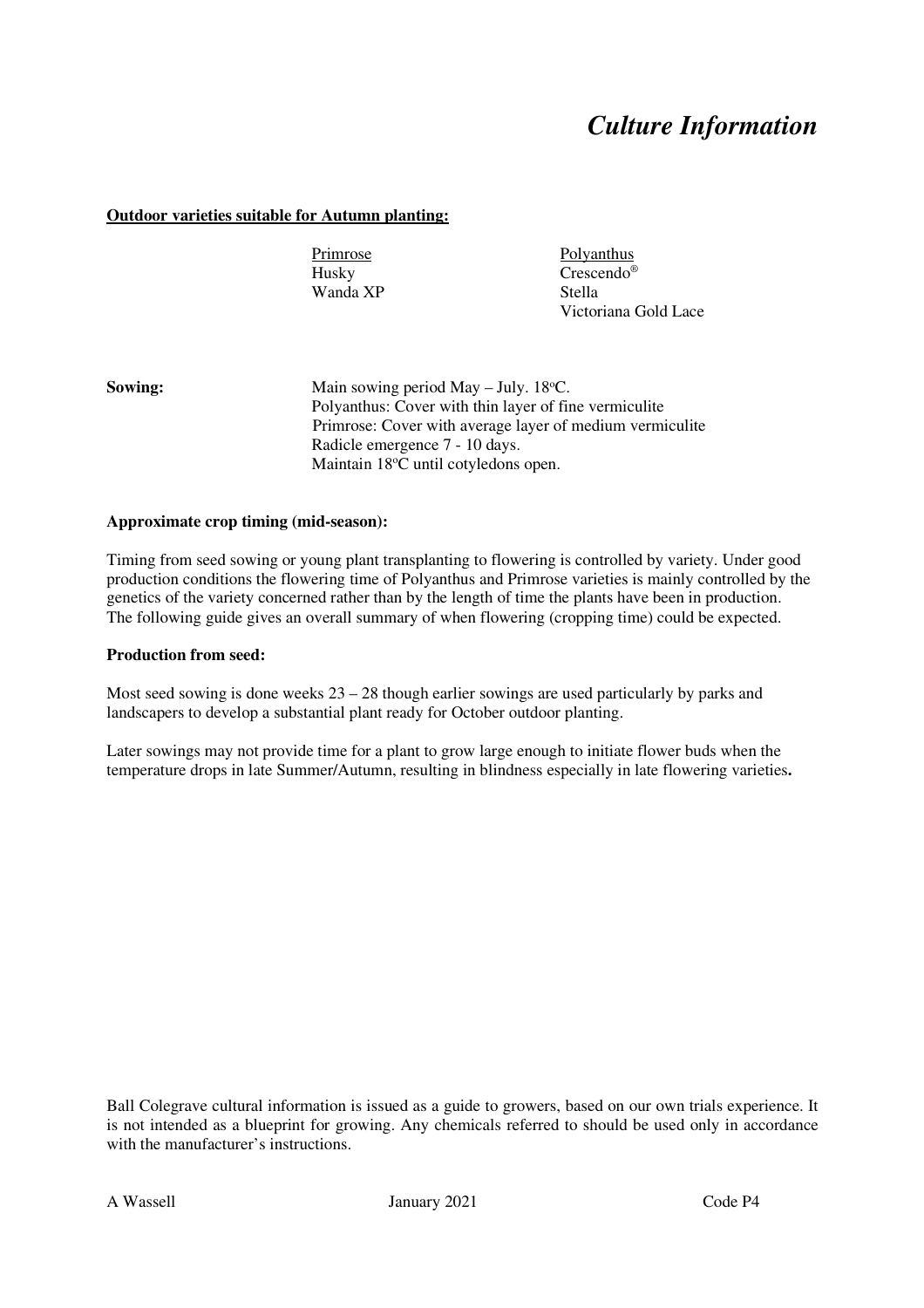### **Purchased as Ball 230 and 350 plugs**

Approximate flowering times from end of October through to March.

#### **Indoor varieties**

| <b>Variety</b>          | <b>Available</b><br><b>Delivery</b><br><b>Weeks</b> | Optimum<br><b>Delivery</b><br><b>Weeks</b> | <b>Flowering/selling time</b>                                        |
|-------------------------|-----------------------------------------------------|--------------------------------------------|----------------------------------------------------------------------|
| <b>Bonneli</b>          | 28-38                                               | $32 - 36$                                  | Mid September – January                                              |
|                         |                                                     |                                            | (weeks $28-32$ = Autumn to Christmas, Weeks $34-38$ = January sales) |
| Moonstone               | 30-34                                               | $30 - 34$                                  | Mid September - January                                              |
| <b>Fruelo</b>           | 34-38                                               | $36 - 38$                                  | January – mid February                                               |
| Cottage Cream           | 34-38                                               | 36-38                                      | January - mid February                                               |
| Optic                   | 34-38                                               | $36 - 38$                                  | Mid January – mid February                                           |
| $Primlet^{\mathsf{TM}}$ | 32-38                                               | 34-38                                      | Mid January – February                                               |
| Scentsation             | 36-38                                               | 36-38                                      | Mid January - February                                               |
| Sweet 16                | 34-38                                               | 34-38                                      | Mid January – mid February                                           |
| Antique, Sweetheart     | 34-38                                               | 36-38                                      | End January - mid February                                           |
| <b>Alaska</b>           | 34-39                                               | 36                                         | End January – end February                                           |
| Delia                   | 34-38                                               | $36 - 38$                                  | End January – end February                                           |
| Kudos, Cupid, Amore,    | 36-38                                               | 36-38                                      | End January – end February                                           |
| Envy, Fantasy, Romance, |                                                     |                                            |                                                                      |
| Passion, Emotions       |                                                     |                                            |                                                                      |
| Cherish                 | 36-38                                               | $36 - 38$                                  | February                                                             |
| Splash                  | 34-38                                               | 34-38                                      | February – early March                                               |
| Marietta                | 36-38                                               | 36-38                                      | February – early March                                               |
| Springtime              | 36-38                                               | $36 - 38$                                  | End march – early April                                              |
| Polyanthus Piano        | 28-38                                               | 38                                         | October – mid February                                               |
| Polyanthus Showstopper  | 36-38                                               | 36-38                                      | Mid January – end February                                           |
| Polyanthus Elpiro       | 36-38                                               | 36-38                                      | Mid January – early March                                            |

#### **Hardy/Outdoor varieties**

| <b>Variety</b>                                  | Available<br><b>Delivery</b><br>Weeks | Optimum<br><b>Delivery</b><br>Weeks | <b>Flowering/selling time</b>            |
|-------------------------------------------------|---------------------------------------|-------------------------------------|------------------------------------------|
| Belarina <sup><math>m</math> (Vegetative)</sup> | $32 - 36$                             | $32 - 36$                           | February – April colour                  |
| <b>Husky</b>                                    | 28-39                                 | $30 - 36$                           | Sell green in October.                   |
|                                                 |                                       |                                     | Colour sales mid February to end March   |
| Wanda XP                                        | 35-39                                 | 36                                  | Sell green in October.                   |
|                                                 |                                       |                                     | Colour sales mid Jan to end February     |
| Polyanthus Stella                               | 32-38                                 | 32-36                               | Sell green in October/November.          |
|                                                 |                                       |                                     | Colour sales mid January to end February |
| Polyanthus Victoriana                           | $32 - 38$                             | $32 - 36$                           | End January – early March colour         |
| Polyanthus                                      | 28-39                                 | $30 - 36$                           | Sell green in October/November.          |
| $C$ rescendo <sup>®</sup>                       |                                       |                                     | Colour sales in February                 |

Ball Colegrave cultural information is issued as a guide to growers, based on our own trials experience. It is not intended as a blueprint for growing. Any chemicals referred to should be used only in accordance with the manufacturer's instructions.